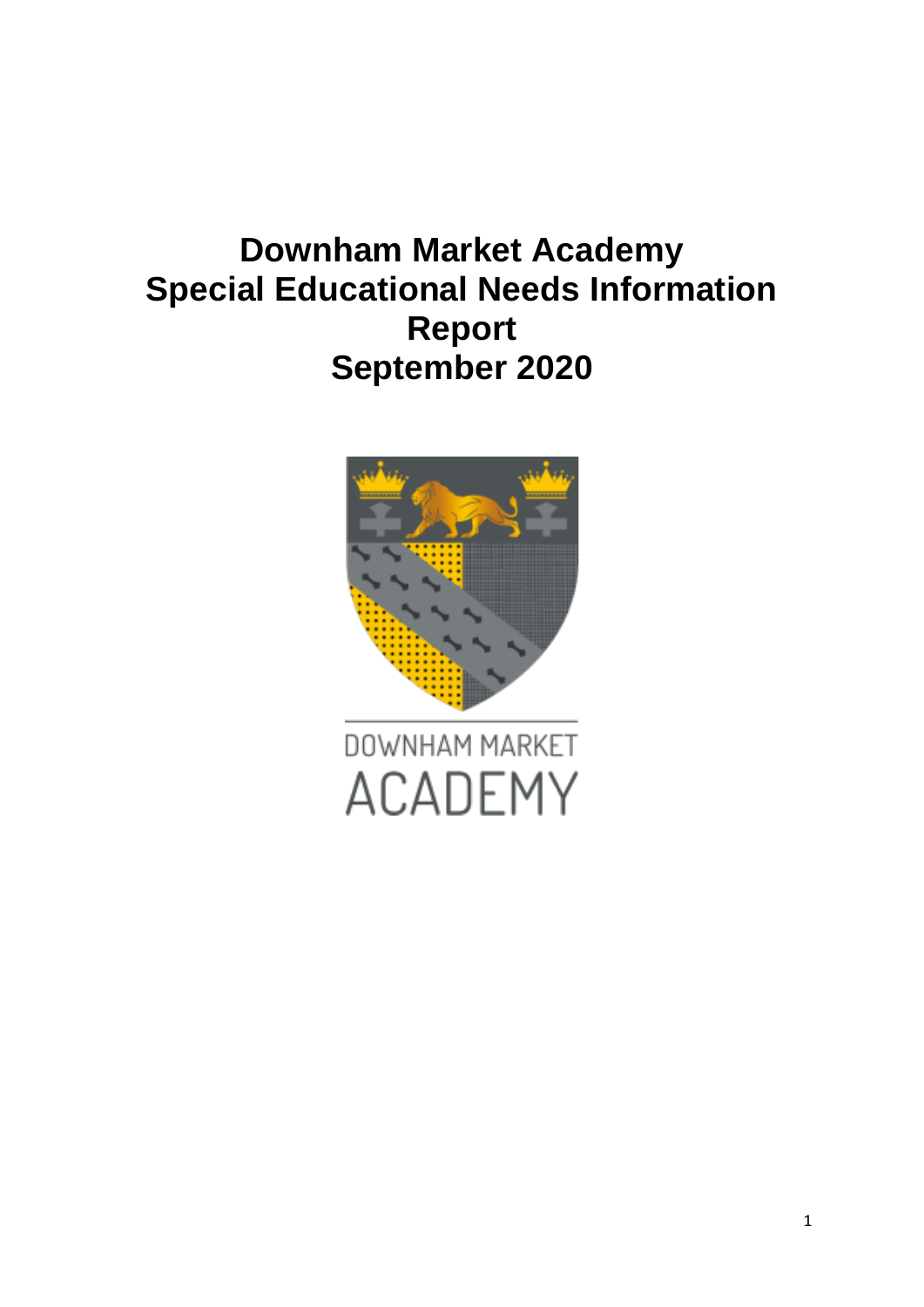## **Contents**

| Consulting parents/carers of SEN children and involving them in their education5 |  |
|----------------------------------------------------------------------------------|--|
|                                                                                  |  |
|                                                                                  |  |
|                                                                                  |  |
|                                                                                  |  |
|                                                                                  |  |
|                                                                                  |  |
|                                                                                  |  |
| Expertise of staff, training and support from outside professionals15            |  |
|                                                                                  |  |
|                                                                                  |  |
|                                                                                  |  |
|                                                                                  |  |
|                                                                                  |  |
|                                                                                  |  |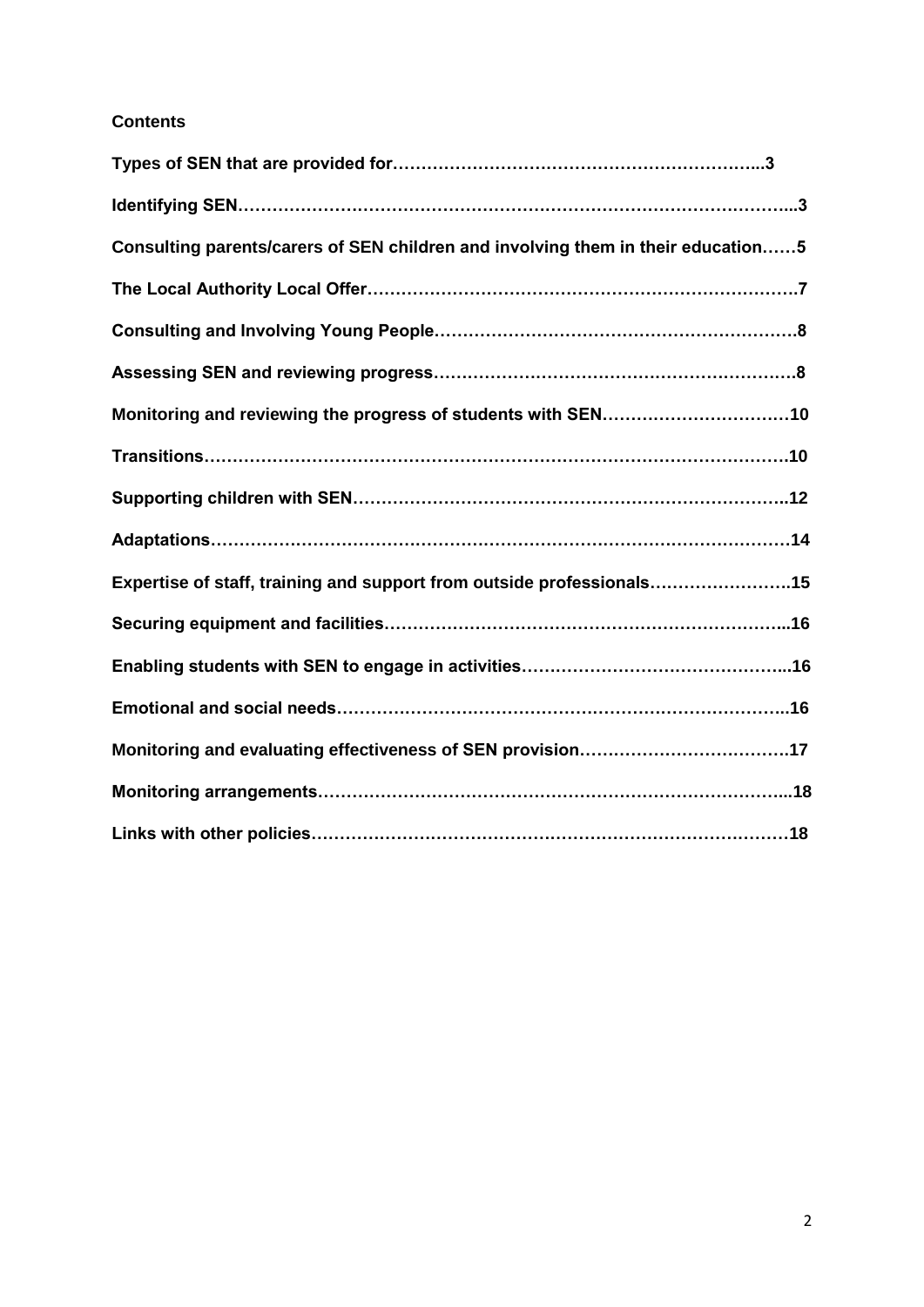## **1. Types of SEN that are provided for**

The SEND Code of Practice (Paragraphs 6.28-6.35) identifies four broad areas of need:

- Communication and Interaction
- Cognition and Learning
- Social, Emotional and Mental Health Difficulties
- Sensory and/or Physical

Our school currently provides additional and/or different provision for a range of needs, including:

- Communication and interaction, for example, autistic spectrum disorder, Asperger's Syndrome, speech and language difficulties;
- Cognition and learning, for example, dyslexia and dyspraxia. Social, emotional and mental health difficulties, for example, attention deficit hyperactivity disorder (ADHD);
- Sensory and/or physical needs, for example, visual impairments, hearing impairments, processing difficulties and epilepsy;
- Moderate learning difficulties.

Some students will have additional needs which may have an effect on their progress and attainment in school but **do not** mean they have special educational needs or disabilities. Examples of these include:

- Having English as an additional language (EAL);
- Receiving the Pupil Premium Grant (PPG);
- Being a Looked After Child;
- Being the child of a Serviceman or Servicewoman.

Poor behaviour, including attendance and punctuality, is no longer identified as a need, but as a response to an underlying need that the school will seek to identify and address.

## **2. Identifying SEN**

At Downham Market Academy, we believe that high quality teaching, appropriately differentiated or adapted for the diverse needs of all learners, is the first step in responding to possible special educational needs. Teachers plan using students' achievement levels, differentiating tasks to ensure progress for every student in the classroom. This is in accordance with the Teacher's Standards (2012) which state that it is every teacher's responsibility to "adapt teaching to respond to the strengths and needs of all pupils" and with the SEN Code of Practice (2014): "teachers are responsible and accountable for the progress and development of the pupils in their class, even where pupils access support from teaching assistants or specialist staff".

**We know students may need additional support for their special educational needs if:**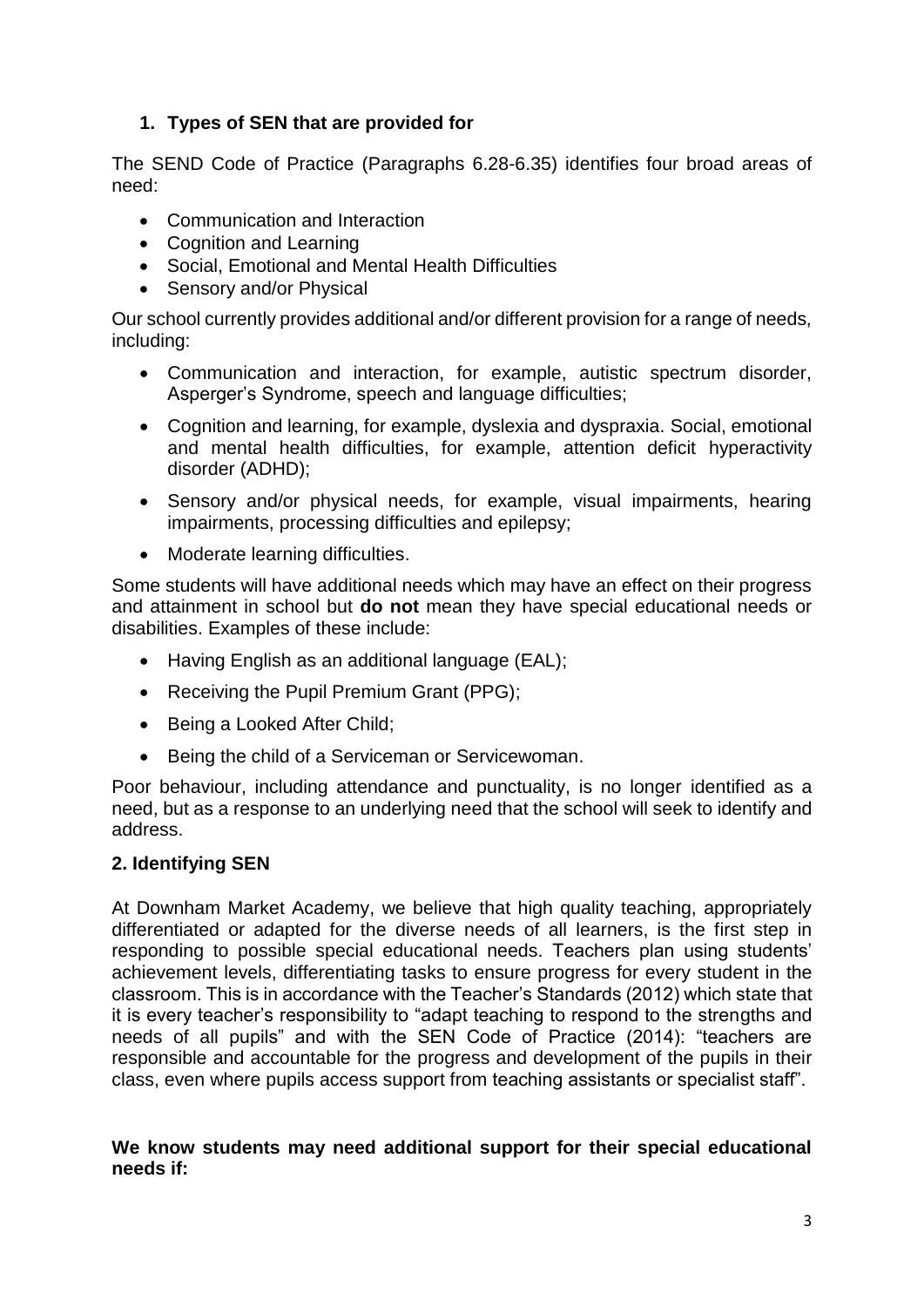• It is clear that a student is not making expected levels of progress under SEND guidelines

All students have individual targets set in line with national outcomes. Parents are informed of these via the reporting system and at events such as parents' evenings. Student attainment is tracked using the whole school tracking system and those failing to make expected levels of progress are identified very quickly. These students are then discussed in termly progress meetings that are undertaken between the subject teacher and an appropriate member of staff, and, if appropriate, the student themselves. Additional action to increase the rate of progress will be then identified and recorded that will include a review of the impact of the differentiated or adapted teaching being provided to the student, and if required, provision to the teacher of additional strategies to further support the success of the student. Where it is decided during this early discussion that special educational provision is required to support accelerated progress, parents will be informed that the school considers their child may require SEN support and their partnership sought in order to improve outcomes;

- Observation of the student indicates that they have additional needs in one or more of the four broad areas of need: communication and interaction; cognition and learning; social, emotional and mental health; sensory/physical;
- Screening, such as that completed on entry or as a result of a concern being raised about gaps in knowledge and/or skills;
- Concerns are raised by parents/carers, external agencies, teachers, or the student's previous school, regarding a student's level of progress or inclusion;
- A student asks for help.

If a student has a specific difficulty in one of the four areas of need, he or she will be flagged on the Trust reporting system (TRS).

A student can also be added to the additional needs register if, despite receiving an individualised programme and/or concentrated support, the student:

- Continues to make little or no progress in specific areas over a long period;
- Continues working at levels substantially below that expected of children of a similar age despite additional support;
- Continues to have difficulty in developing literacy and mathematics skills;
- Has emotional or behavioural difficulties which substantially and regularly interfere with the child's own learning or that of the class group, despite having an individualised behaviour management programme;
- Has sensory or physical needs, and requires additional specialist equipment or regular advice or visits by a specialist service; has ongoing communication or interaction difficulties that impede the development of social relationships and cause substantial barriers to learning.

#### **3. Consulting parents of SEN children and involving them in their child's education**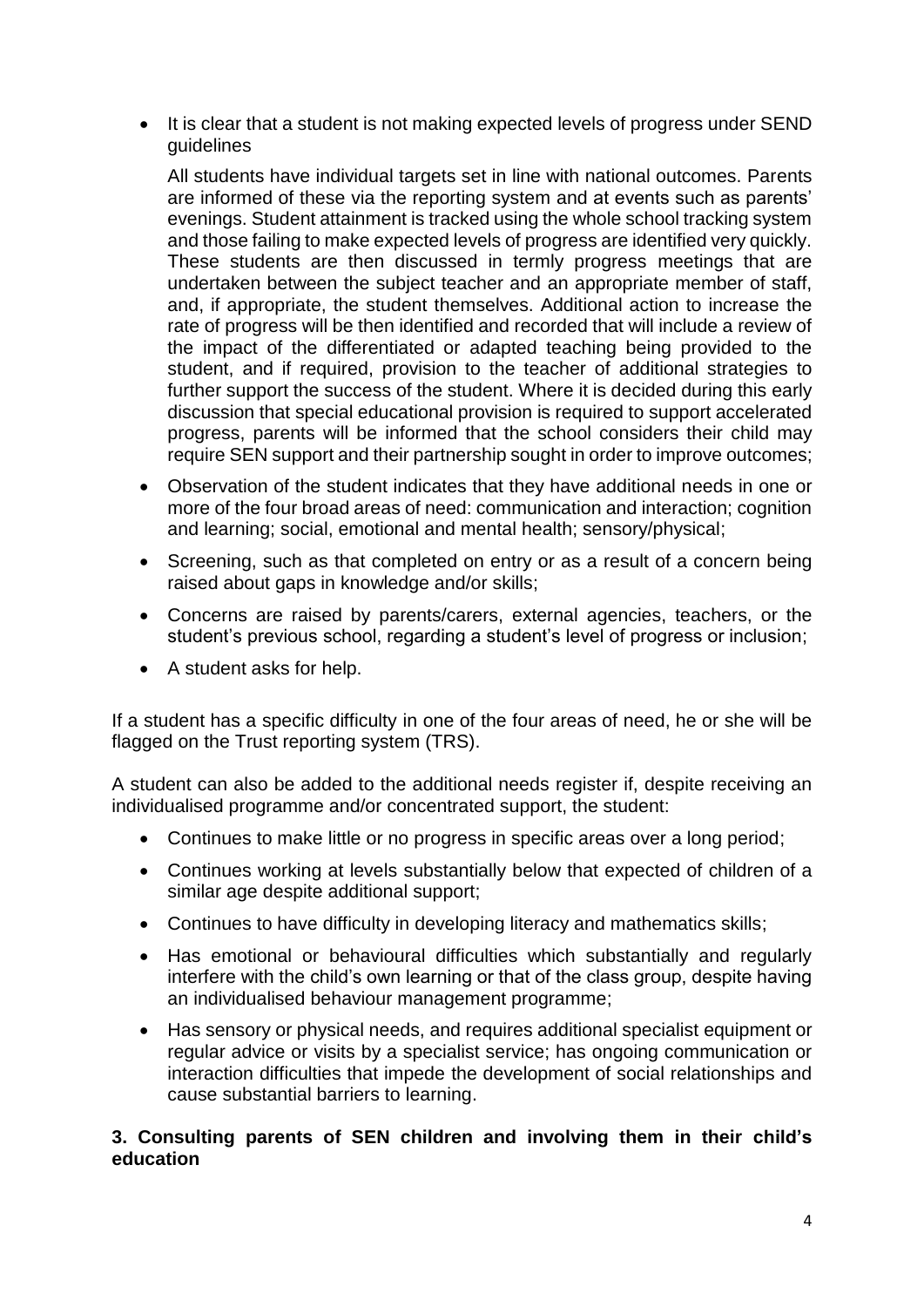Parents should be aware of and feel involved in the provision of support for their child with special educational needs and disabilities at Downham Market Academy. Our 'Assess-Plan-Do-Review' model of action includes consultation with parents and carers and students when necessary and appropriate.

To discuss any aspect of a student's learning, your first port of call will always be the form tutor. The form tutor's role is central in caring for students and monitoring their progress both academically and socially, encouraging involvement, commitment, and high standards of work and behaviour.

It may also be appropriate and helpful for you to talk to a specific subject teacher. Subject teachers are responsible for meeting the needs of all students by using a variety of teaching styles and providing appropriately differentiated tasks. They participate in appropriate training and take an active part in the assessment, target setting and review of students with SEND. They work in partnership with the SENDCo and Progress Support Workers (PSW) as well as students, parents and outside agencies.

Responsibility for the day-to-day operation of the school's SEND policy lies with the Special Educational Needs Coordinator or SENDCo. The SENDCo coordinates the provision made for students with SEND as specified in their Statements of Special Educational Needs or Education, Health and Care Plans by means of Annual Reviews and liaising with teachers and external agencies. The SENDCo and Assistant SENDC<sub>o</sub> also:

- Fulfil statutory obligations and oversees the records for students with Statements of SEN or Education, Health and Care Plans;
- Maintain the register of students with Additional Needs and ensures that teachers know the names of the students with SEND, the reason for their inclusion on the register and the most effective strategies to support those students;
- Promote and develops a whole-school approach to SEND;
- Contribute to the in-service training of staff and others, as appropriate;
- Develop effective ways of overcoming barriers to learning and sustaining effective teaching;
- Ensure special exam arrangements are in place (as per JCQ rules and regulations) to support those students with special needs;
- Coordinate the work of the Progress Support Workers;
- Use evidence-based strategies to support students with SEND and ensures other staff do the same;
- Summarise the key points of students' Statements of Special Educational Needs or Education, Health and Care Plans for teaching staff and Progress Support Workers to ensure they take account of those key points when teaching.

If you are still not satisfied, you can contact the school SEND Governor or Senior Deputy Head Teacher.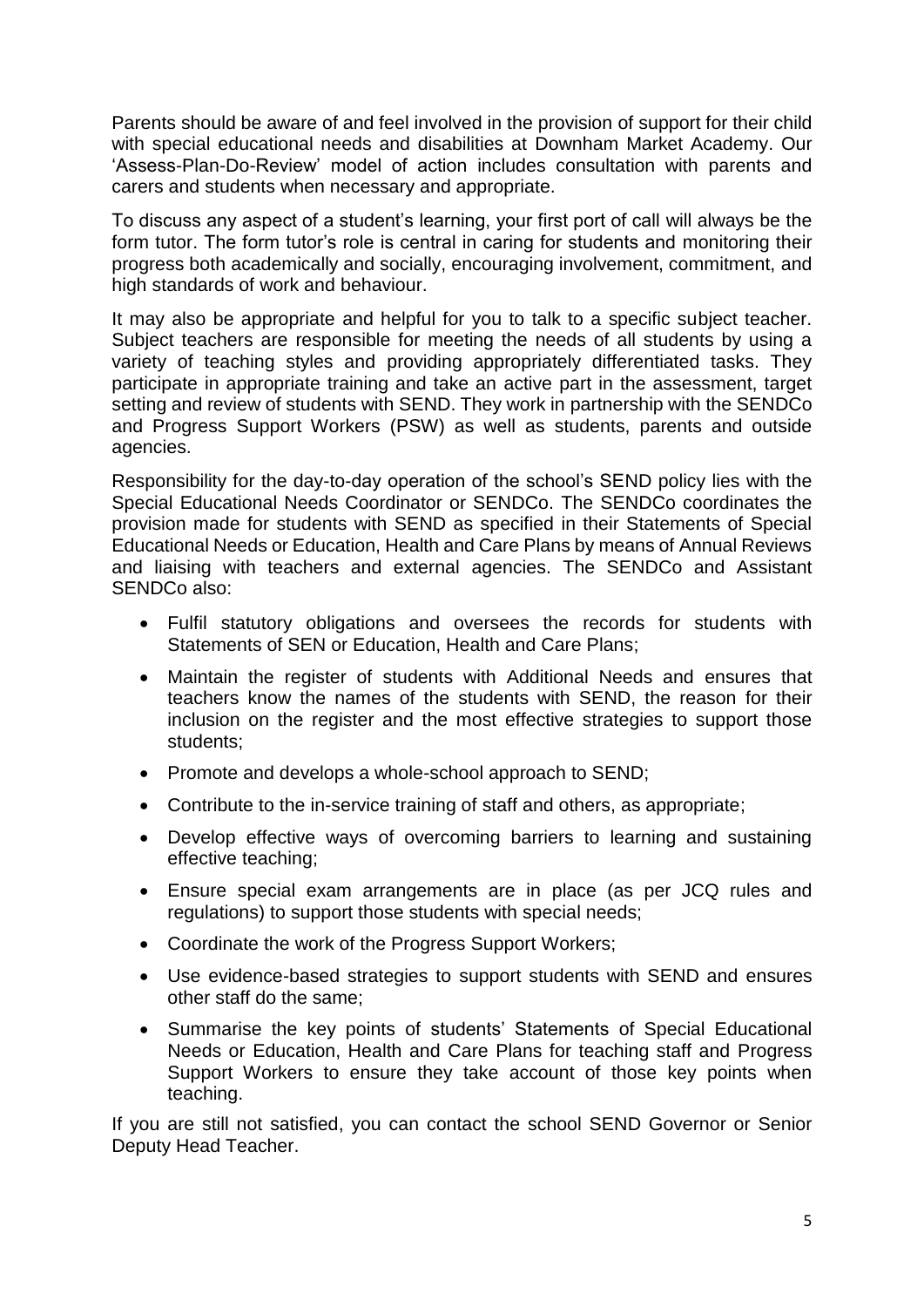#### SEND Governor: Jeanette Redding

Email: j.redding@downhammarketacademy.co.uk

Senior Deputy Head Teacher: Mark Eastwood Email: [m.eastwood@downhammarketacademy.co.uk](mailto:m.eastwood@downhammarketacademy.co.uk)

### **How will the school communicate with me about my child's learning in school?**

If your child is identified as not making progress, the school will arrange a meeting to discuss this with you in more detail and to:

- Listen to any concerns you may have;
- Plan any additional support your child may receive;
- Discuss with you any referrals to outside professionals to support your child's learning.

The school offers termly meetings for parents and carers of children and young people with SEND. All are consulted to raise issues of concern and to ensure the school provision is responsive to student and family needs.

The form tutor is regularly available to discuss your child's progress or any concerns you may have and to share information about what is working well at home and school so similar strategies can be used.

The SENDCo is available to meet with you to discuss your child's progress or any concerns or worries you may have and offer support strategies you can use at home with your child.

All information from outside professionals will be reviewed by the SENDCo and shared with you.

Information is available in school or sent out by Parentmail.

## **4. The Local Authority Local Offer**

Our school will identify sources of support as they develop and evolve as the Local Offer is defined through Education, Health and Social Care (including the establishment of joint commissioning arrangements).

- The Children and Families Bill became enacted in 2014. From this date, Local Authorities and schools are required to publish and keep under review information about services they expect to be available for the children and young people with Special Educational Needs and/or Disabilities (SEND) aged 0-25. This is the 'Local Offer'.
- The intention of the Local Offer is to improve choice and transparency for families. It will also be an important resource for parents in understanding the range of services and provision in the local area.
- Norfolk County Council's Local Offer of information and services available in the area for children and young people aged  $0 - 25$  who have special educational needs and/or disabilities is available here:

<https://www.norfolk.gov.uk/children-and-families/send-local-offer>

#### **Other contacts**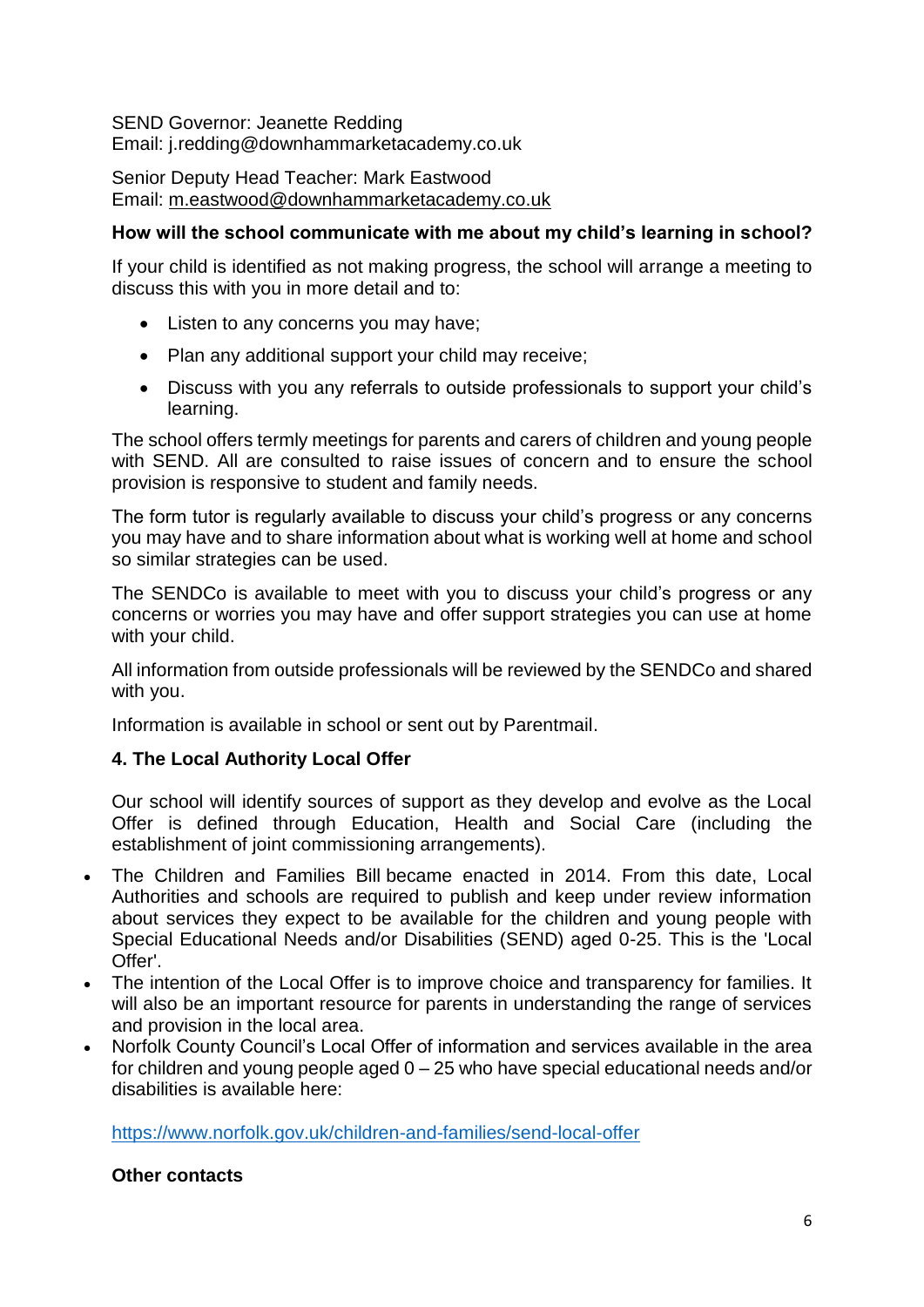In Norfolk, the Norfolk SEND Partnership offers independent advice and support to parents and carers of all children and young people with SEND:

<https://www.norfolksendpartnershipiass.org.uk/>

If parents or carers remain dissatisfied after speaking and/or meeting informally with relevant members of staff, a formal complaint may be made by completing the Formal Complaint Form in the school's Complaints Procedure available on the website or from the school office. Parents who are unhappy with the Local Authority or school responses to their child's SEND may also seek mediation from the regional mediation services:

[https://www.norfolk.gov.uk/children-and-families/send-local-offer/support-for](https://www.norfolk.gov.uk/children-and-families/send-local-offer/support-for-learning/education-health-and-care-ehc-plans/mediation-and-tribunals)[learning/education-health-and-care-ehc-plans/mediation-and-tribunals](https://www.norfolk.gov.uk/children-and-families/send-local-offer/support-for-learning/education-health-and-care-ehc-plans/mediation-and-tribunals)

Parents and carers can also appeal to the Government's SEND tribunal if you disagree with the Local Authority's decisions about your child's special educational needs. You can also appeal to the tribunal if the school or council has discriminated against your disabled child. Information on this process is available here:

[https://www.gov.uk/courts-tribunals/first-tier-tribunal-special-educational-needs-and](https://www.gov.uk/courts-tribunals/first-tier-tribunal-special-educational-needs-and-disability)[disability](https://www.gov.uk/courts-tribunals/first-tier-tribunal-special-educational-needs-and-disability)

## **5. Consulting and involving Young People**

Alongside the Graduated Approach of Assess, Plan, Do, Review (APDR), we consult and involve our young people through:

- one page profiles or similar
- communication charts/journals
- The Student Council
- 1:1 teacher/Head of House/SENDCo meetings
- Annual Reviews

#### **6. Assessing SEN and reviewing progress**

When it appears that a student may need additional or different support, we follow the approach outlined in the SEN Code of Practice (2014). This is a four-stage cycle of action, known as 'Assess-Plan-Do-Review' (see below), in which the curriculum and the learning environment will be further adapted by the class teacher to reduce barriers to learning and enable the student to learn more easily. These adaptations may include strategies suggested by the SENDCo and/or external specialists and, if appropriate, provision of specialised equipment or resources.

During their time at school, students are able to enter and exit this cycle of action, according to their needs and progress. If at a review stage (involving all stakeholders), a student has made sufficient progress in their specific area of need, they will no longer be categorised as having SEN support. The student will return to having their progress monitored within the mainstream of students without SEN as they no longer require provision that is different from or additional to normal high quality teaching.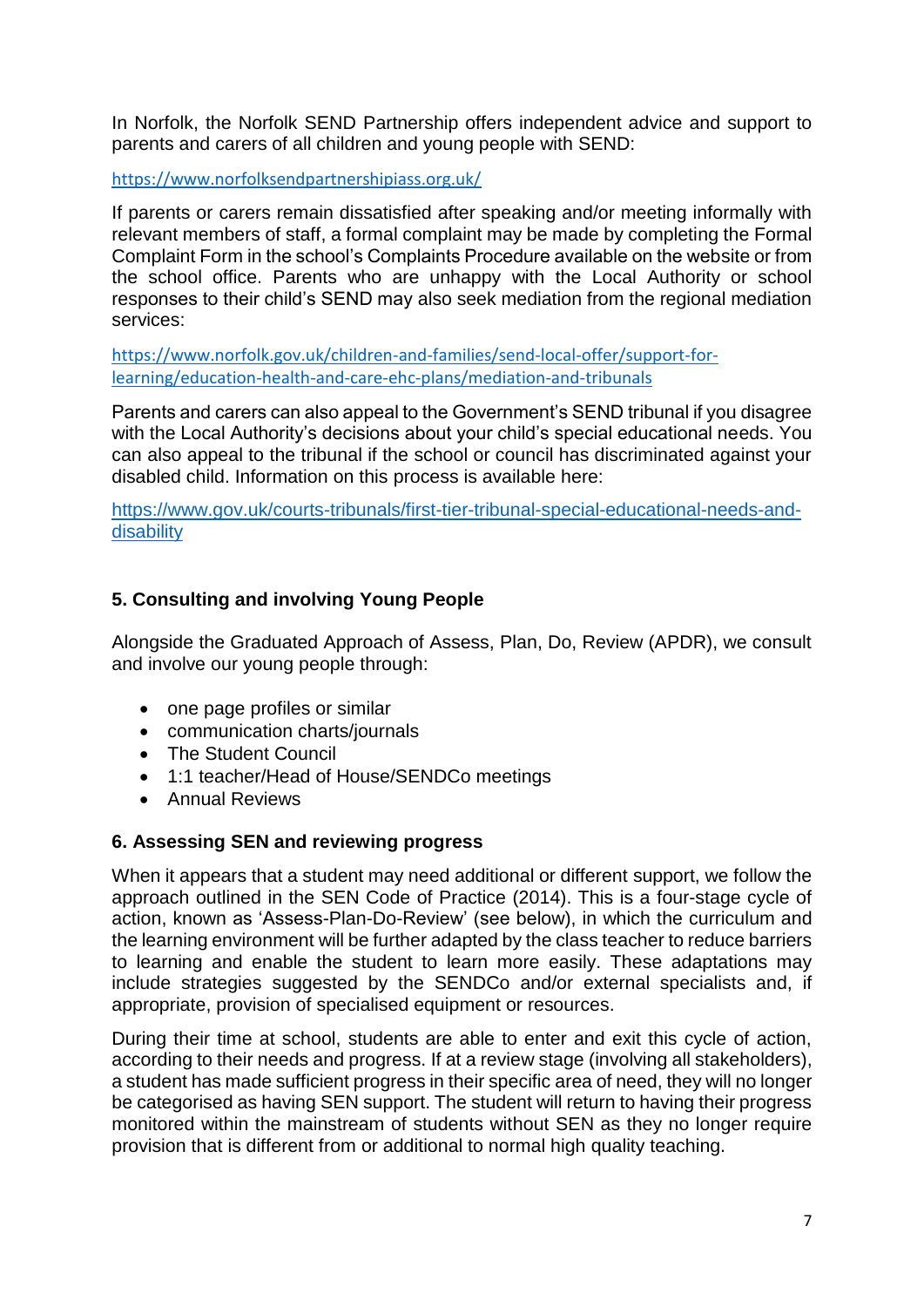If, at a review stage, a student has not made expected progress, despite the school having taken action to identify, assess and meet the SEN needs of the student, the school and/ or the parents, carers and student may request an Education, Health and Care Plan needs assessment by the Local Authority. This may be the case for a very small number of students, whose needs are significant and complex and the SEN support required to meet their needs cannot reasonably be provided from within the school's own resources. If this assessment leads to the student having an Education, Health and Care Plan (EHCP, formerly known as a Statement of Special Educational Need), the Local Authority must review the plan at least once a year. Schools have a duty to cooperate in this process and so we hold the review meetings and complete the appropriate paperwork in school.

### **Assess-Plan-Do-Review**

Assess: Data on the student held by the school will be collated by the class/subject teacher in order to make an accurate assessment of the student's needs. Parents will always be invited to this early discussion to support the identification of action to improve outcomes. Where appropriate, advice may also be sought at this stage from external support services, including health and social services and community and voluntary organisations.

Plan: If assessment indicates that additional and/or different support is required, then the views of all involved, including the parents or carers and the student, will be obtained and appropriate evidence-based interventions identified. In addition, the school will involve external agencies, as appropriate, for advice on meeting the needs of students with SEND and in further supporting their families. Resources, strategies and approaches will also be discussed with the student and parents or carers at this stage. They will be directed to the SEND Information pages on the Academy website and the Local Offer which contains advice, including links to a number of useful sites and organisations for parents and students to help support learning at school and at home.

Do: SEN support will be recorded on an individual plan that will identify a clear set of expected outcomes, which will include challenging and relevant academic and developmental targets (including targets preparing for adulthood) that take into account parents' aspirations for their child. This plan will be implemented by the class/subject teachers with advice and input from the SENCO. Parents and the student will also be consulted on the actions they can take to support attainment of the desired outcomes. This will be recorded and a date made for reviewing attainment. The contents of this plan are shared with all relevant subject teachers and tutors, so everyone who teaches the student is aware of their needs.

We comply with the Data Protection and Freedom of Information Act.

Review: Progress towards these outcomes will be tracked and reviewed regularly with the parents and the student; information is shared termly through feedback regarding EHCP/ Statement of SEN and support reviews but also through the school reporting system and parents' evenings. Parents/carers can email and/or arrange an appointment with the form tutor, a subject teacher or the SENDCo whenever they feel concerned or have information they would like to share which might be relevant to their child's success**.**

## **7. Monitoring and reviewing the progress of students with SEN**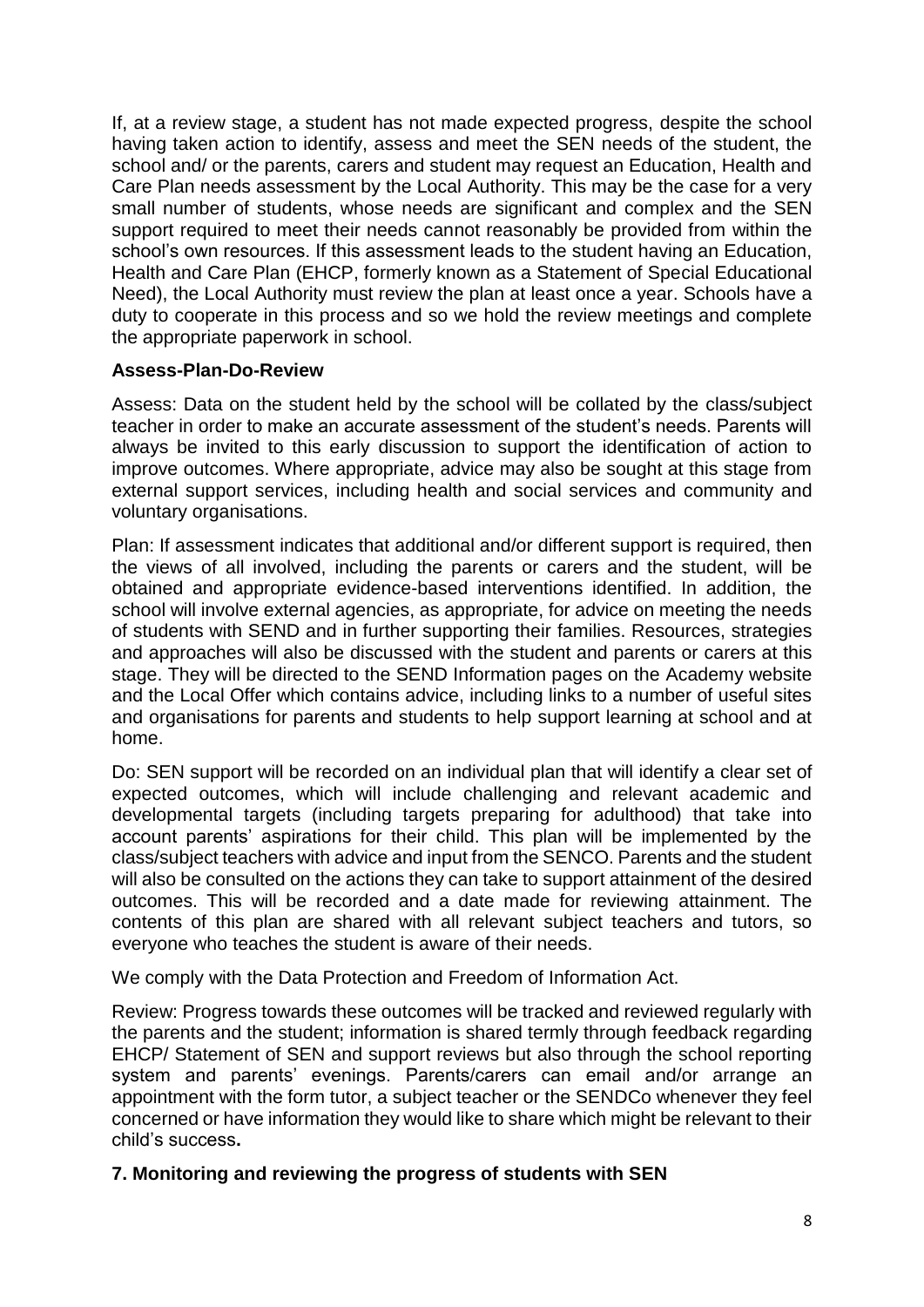Progress is continually monitored by form tutors and subject teachers. Progress is reviewed formally every term and a level of 1 - 9/ predicted grade will be given in all subjects. At the beginning of year 7 all students are assessed using the CAT4 test. This gives a baseline of ability and tracks all progress made. All new students who arrive at the school, at a different time than year 7, will also undertake the CAT4 test to ensure that we have accurate data for all students and any learning difficulty may be identified.

Progress of students with an Education, Health and Care Plan is formally reviewed at an Annual Review in consultation with all those involved in the student's education.

The SENDCo will also check that students with special educational needs and/or disabilities are making good progress within any individual work and in any group that they take part in.

## **8. Transitions**

#### **Moving to Downham Market Academy**

- A planned introduction programme is delivered in the summer term to support transfer for students starting school in September. The students may visit on several occasions.
- Parent/carers are invited to a meeting at the school and are provided with a range of information to support them in enabling their child to settle into the school routine.
- The SENDCo offers meetings with all new parents of students who are known to have SEND to allow concerns to be raised and solutions to any perceived challenges to be located prior to entry.
- If students are transferring from another setting during the school year, the previous school records will be requested immediately and a meeting set up with parents to identify and reduce any concerns.
- We pass information on to the teachers in advance to aid a smooth transition.
- The SENDCo attends a meeting with the SENDCo of feeder primary schools to gather information to help secure a smooth transition for all SEN students.
- The student learns about aspects of transition to help them to understand the changes ahead.

#### **Moving on from Downham Market Academy**

We recognise that transitions can be difficult for a student with SEND and take steps to ensure that any transition is a smooth as possible. To help with moving on to the next stage after Downham Market Academy we:

- Contact the School/College SENDCo and ensure they know about any special arrangements or support that needs to be made for the student;
- Make sure that all records about the student are passed on and comply with GDPR regulations;
- Include a focus on preparing for adulthood, including employment, independent living and participation in society in all reviews of Education, Health and Care Plans (EHCP) or Statements of Special Educational Need from at least Year 9 onwards;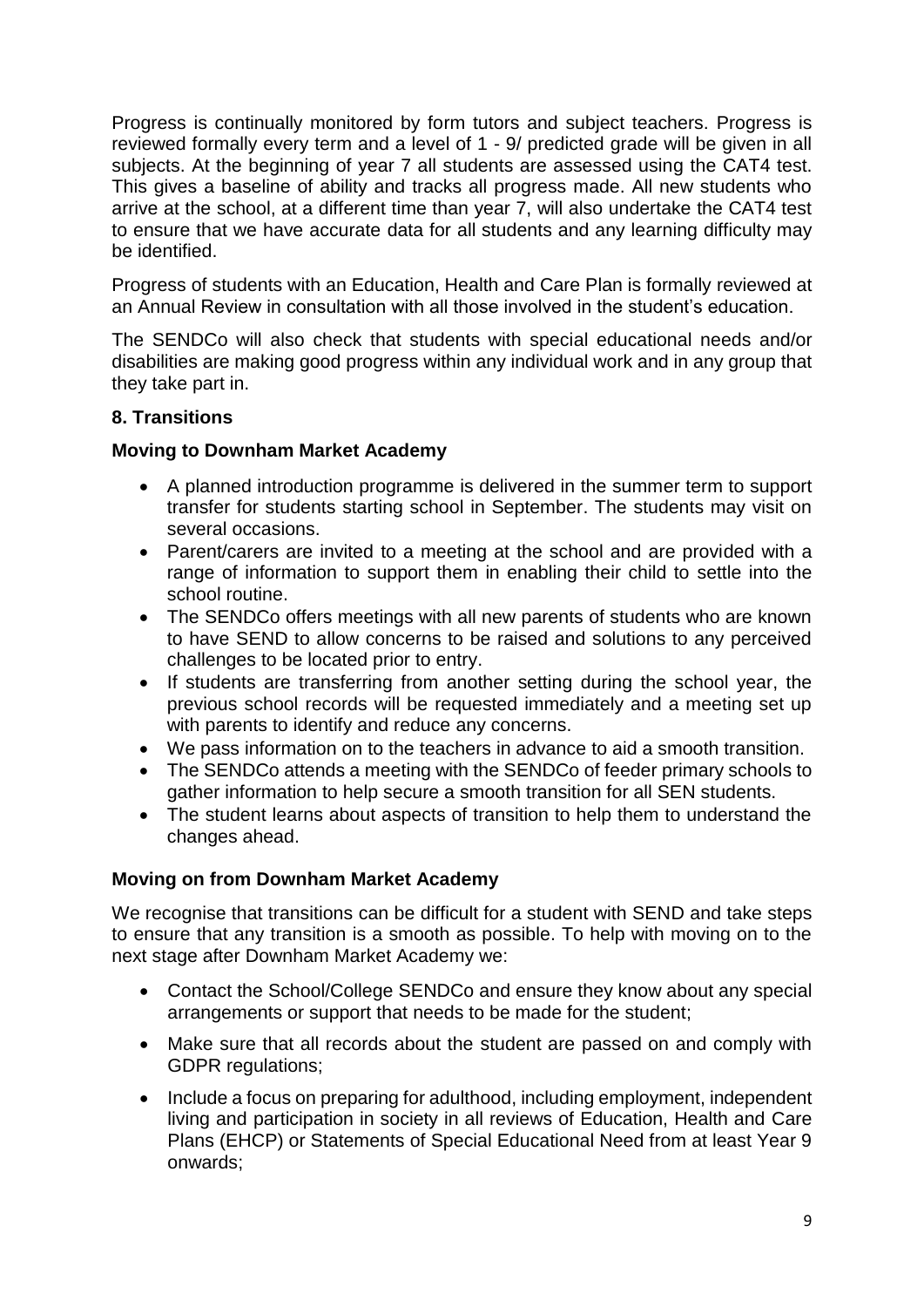- Follow the SEN Gatsby Benchmarks and guidance in 'Careers guidance and inspiration in schools: Statutory guidance for governing bodies, school leaders and school staff (April 2014)' to secure independent careers guidance for all Year 8-13 students to cover information on the full range of education or training options, including apprenticeships, technical qualifications and other vocational pathways;
- Encourage parents/carers and students to use the website of the National Careers Service which offers information and professional advice about education, training and work to people of all ages [\(https://nationalcareersservice.direct.gov.uk\)](https://nationalcareersservice.direct.gov.uk/);
- Examine options identified in the local offer published by the local authority which sets out details of SEN provision (including the full range of post-16 options) and support available to children and young people with SEN and disabilities to help them prepare for adulthood, including getting a job.

## **9. Supporting children with SEN**

"High quality teaching, differentiated for individual pupils, is the first step in responding to pupils who have or may have SEN." Special Educational Needs Code of Practice 6.37 [https://www.gov.uk/government/publications/send-code-of-practice-0-to-25.](https://www.gov.uk/government/publications/send-code-of-practice-0-to-25)

The following sets out the many different ways in which students who have or may have special educational needs are supported in school at Downham Market Academy. Excellent targeted classroom teaching by subject teachers, also known as 'Quality First Teaching' is used consistently to support our students.

All students should be getting this in school as part of outstanding classroom practice. It means that:

- All teachers have the highest possible expectations for all students in their class;
- All teaching is based on building on what each student already knows, can do and can understand;
- Different ways of teaching are in place so that every student is fully involved in learning in class;
- All teachers carefully check on every student's progress. This enables them to identify any gaps or difficulties in understanding or learning which may be overcome with extra support to help them make the best possible progress;
- Specific strategies (suggested by the SENDCo or outside professionals) are in place to support the learning of each student to meet their special educational needs as required.

## **Targeted group work**

This type of support is available for any student who has specific gaps in their understanding of a particular subject or area of learning. Students are:

 Taught in small groups, also known as Intervention groups, which are run by a teacher or a Progress Support Worker who has been trained to run an intervention group;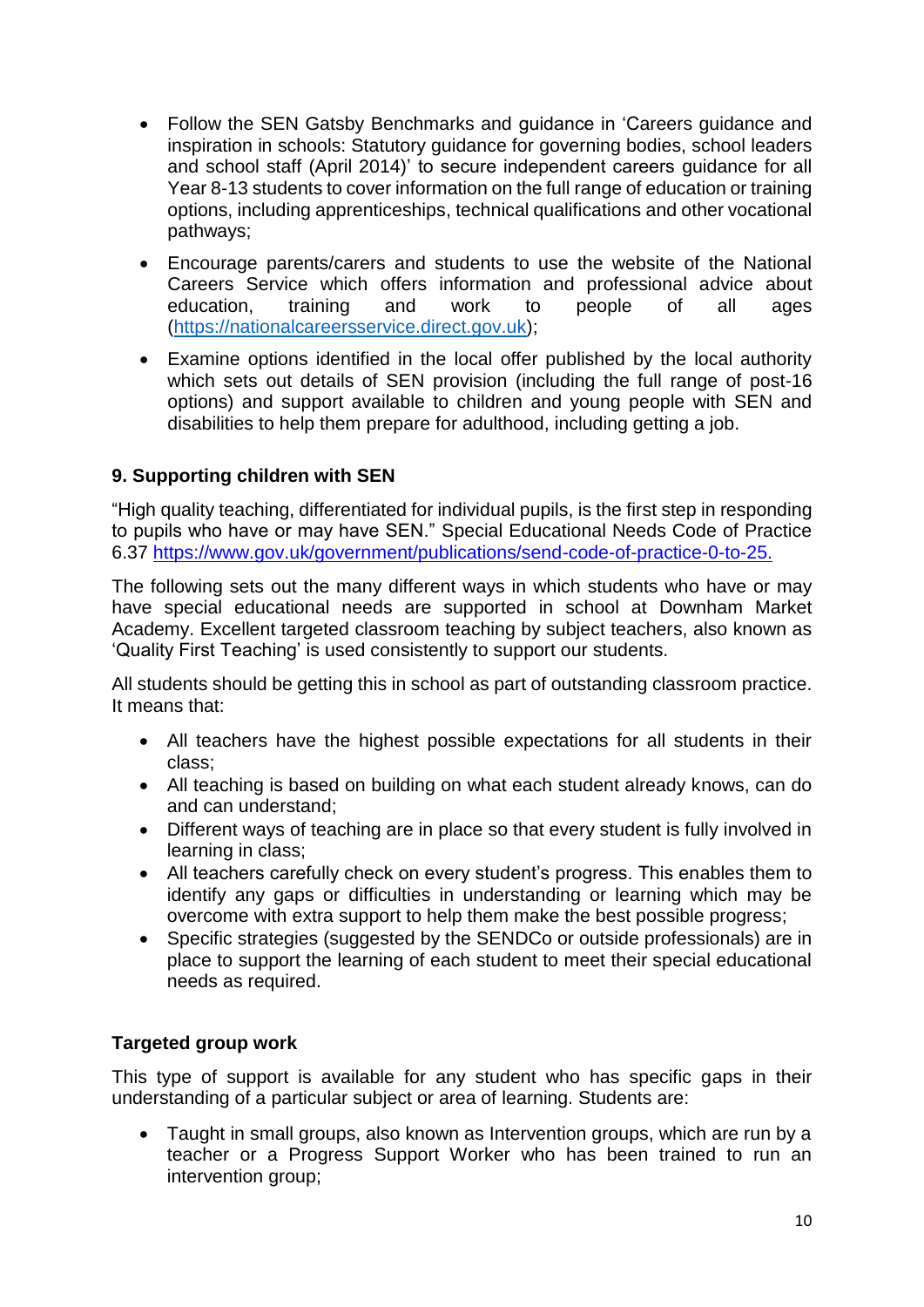Supported to work towards specific targets that will enable them to make progress.

### **Specialist support involving professionals from outside the school**

This type of support is available for any student who has been identified by the SENDCo or a subject teacher has made a referral. Quite often, a parent/carer or a student has shared information that shows an individual as having specific barriers to learning that cannot be overcome through Quality First teaching and intervention groups alone. This means that they require additional specialist support in school. This specialist support could come from professionals from outside the school, such as Sensory Service (for students with a hearing or visual need) or the Speech and Language Therapy (SALT) Service. The processes by which this level of support is obtained in school are as follows:

- Parents/carers will be asked to come to a meeting to discuss the student's progress and help plan possible ways forward;
- Parents/carers may be asked to give permission for the school to refer the student to a specialist professional such as a Speech and Language Therapist or an Educational Psychologist.

This will help the school, parents/carers and the student themselves understand the student's particular needs better and be able to support them more effectively. The specialist professional will work with the student to understand their needs and make recommendations, which may include:

- Making changes to the way the student is supported in class such as giving some individual support or changing some aspects of teaching to support them;
- Better support for setting better targets based on the outside professional's specific expertise;
- A group run by school staff under the guidance of the outside professional such as a social skills group;
- Group or individual work with the outside professional.

The school may suggest that the student needs some agreed individual support in school. The school will tell the student and their parents or carers how the support will be used and what strategies will be put in place.

## **Specified individual support**

This type of support is available for students whose learning needs are more complex and lifelong. It is usually provided via an Education, Health and Care Plan (EHCP). This means the student will have been identified by the Local Authority as needing a particularly high level of individual or small group teaching which cannot be provided from the budget available to the school. Usually the student will also need specialist support in school from a professional from outside the school such as the Sensory Service (for students with a hearing or visual need) or the Speech and Language Therapy (SALT) Service or the Locality Team.

#### **10. Adaptations**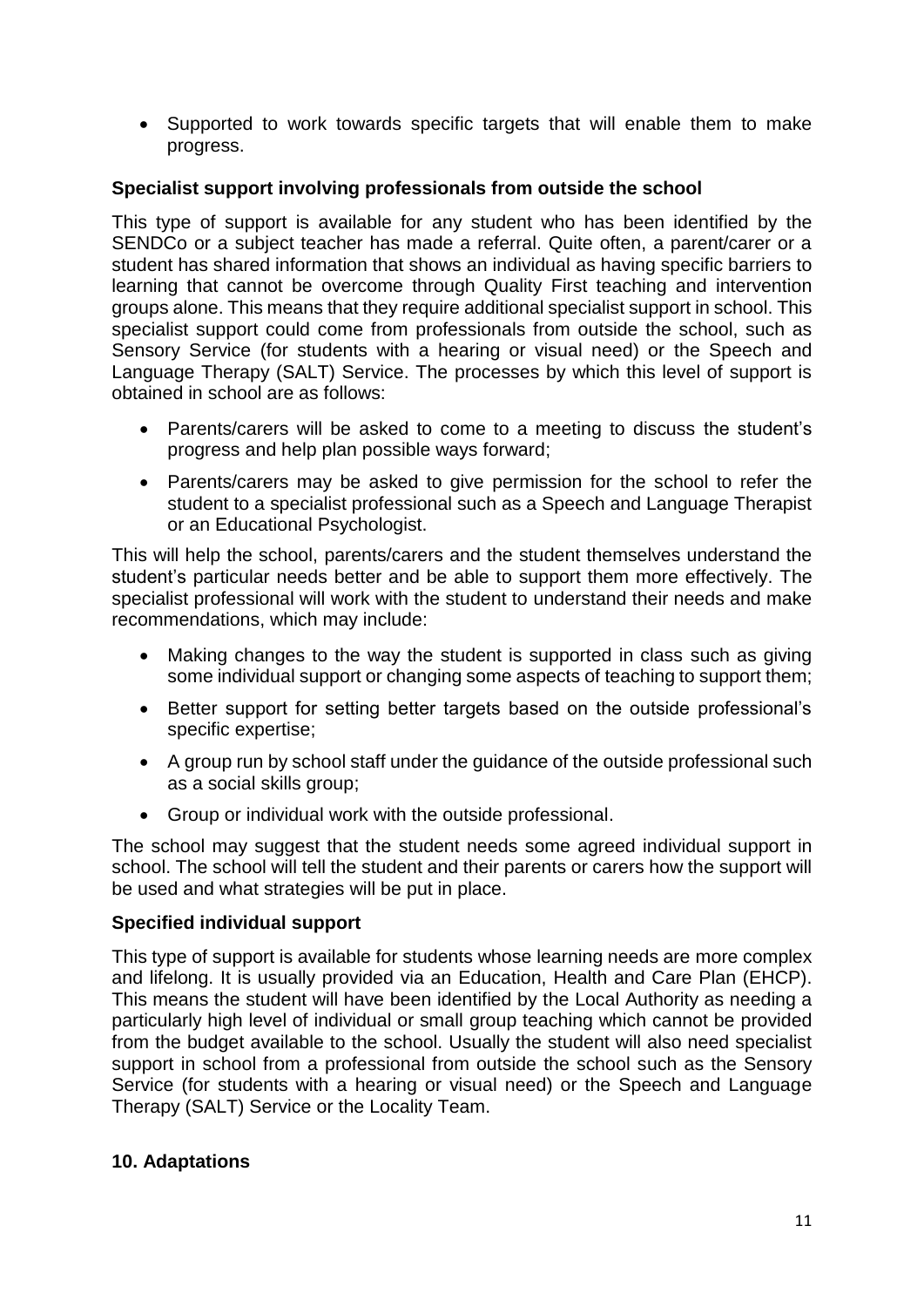We make the following adaptations to ensure all students' needs are met:

- Differentiating our curriculum to ensure all students are able to access it, for example, by grouping, 1:1 work, teaching style, content of the lesson, etc.:
- Adapting our resources and staffing;
- Using recommended aids, such as laptops, coloured overlays, visual timetables, larger font, etc.;
- Differentiating our teaching, for example, giving longer processing times, preteaching of key vocabulary, reading instructions aloud, etc.

### **Access and adaptations for students with medical needs and disabilities**

In accordance with our duties under the Equality Act (2010), we make reasonable adjustments (such as auxiliary aids and services) for students with a disability (including sensory impairments and long-term health conditions) to help them overcome any disadvantage experienced in school and increase their access to the taught curriculum.

Where appropriate, students with medical needs will be provided with a detailed Health Care Plan, compiled in partnership with the relevant healthcare professionals, SENDCo, Heads of House, and parents/carers and, if appropriate, the student themselves. Staff who volunteer to be First Aiders to administer and supervise medications will complete formal training and be verified as being competent. All medicine administration procedures adhere to the LA policy and Department of Education (DfE) guidelines included within 'Supporting students at school with medical conditions (DfE) 2014' and identified in the school Medicine Administration Policy.

Risk assessments are carried out and procedures are put in place to enable all students to participate in all school activities and the school ensures it has sufficient staff expertise to ensure that no student with SEND is excluded from any school provided activity.

The school environment has been adapted in the following ways:

- There are marked disabled bays in the Academy parking area;
- All steps and any changes in level have been edged in yellow and all signage is high contrast;
- There are 5 disabled toilets around the Academy (1 in A block, 1 in the PC Block, 1 in J block, 1 in E block and 1 at Athena Sixth Form College);
- A medical room is located in Reception, next to the A block disabled access toilet;
- The ground floor can be accessed without the need to go up and down steps;
- There is a lift to provide access to the 1st floor,
- An evacuation chair has been installed next to the J block staircase to allow safe descent of the stairs in the event of an evacuation which staff have been trained to use.

Our Accessibility Statement describes the actions the Academy has taken to increase access to the environment, the curriculum and to printed information and can be viewed on the Academy website.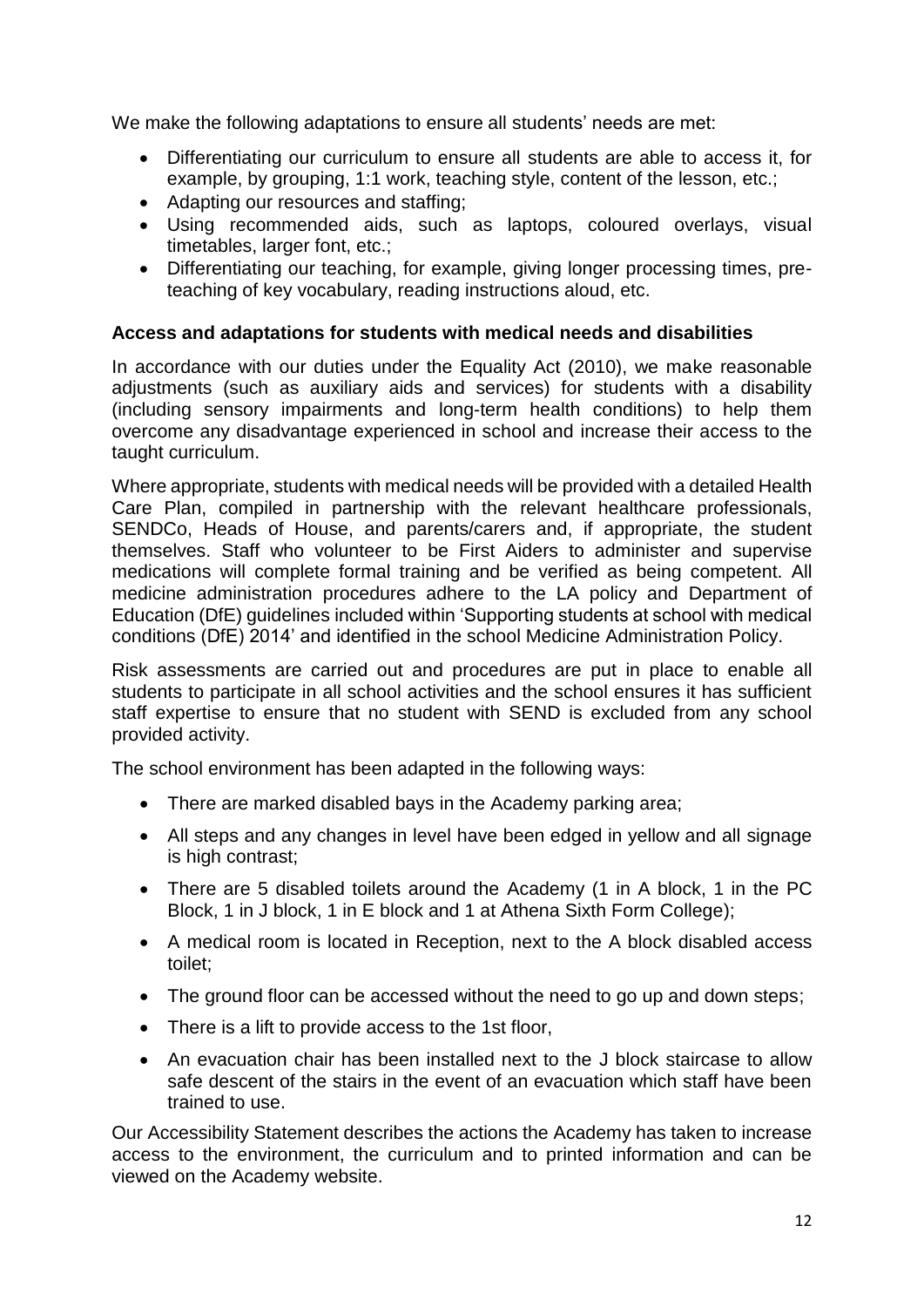## **11. Expertise of staff, training and support from outside professionals**

The SENDCo role includes support for teachers in planning for children with SEND. The school has a training plan for all staff to improve the teaching and learning of children including those with SEND. This includes whole-school training on SEND, which is carried out every half term.

Individual teachers and support staff attend training courses run by outside agencies that are relevant to the needs of individual students in their class, for example, from the sensory support service or Educational Psychology Service.

Our SENDCo has completed the NASENCo award to comply with clause 64 of the Children and Families Act (2014). Our SEND Governor attends Local Authority briefings and training sessions with specific relevance to SEND issues as well as some national events organised by the National Association for Special Educational Needs (NASEN).

Other professionals and organisations providing services to students with special educational needs and/or disabilities in Downham Market Academy include:

- Educational Psychology Service
- Sensory Support Service for children with visual or hearing needs
- Speech and Language Therapy
- School Nursing Team
- Inclusion team A team of Local Authority professionals available to provide guidance around individual students
- Swan Centre
- Child and Adolescent Mental Health Service (CAMHS)
- Counselling Service
- Young Carers

## **12. Securing equipment and facilities**

As a school, we work closely with any external agencies that we feel are relevant to individual student's needs within our school including: educational psychologists, specialist services for Autistic Spectrum Disorders, the Behaviour Support Team, Health including school nurses, clinical psychologists, speech & language therapists, and children's social care teams including social workers. Where needed, we seek to make reasonable adjustments and adaptations through the recommendations of our professional partners.

#### **13. Enabling students with SEND to engage in activities**

All of our extra-curricular activities and school visits are available to all our students, including our before- and after-school clubs. All students are encouraged to go on our school trips and take part in sports day/school plays/collapsed days.

No student is ever excluded from taking part in these activities because of their SEN or disability.

#### **14. Emotional and social needs**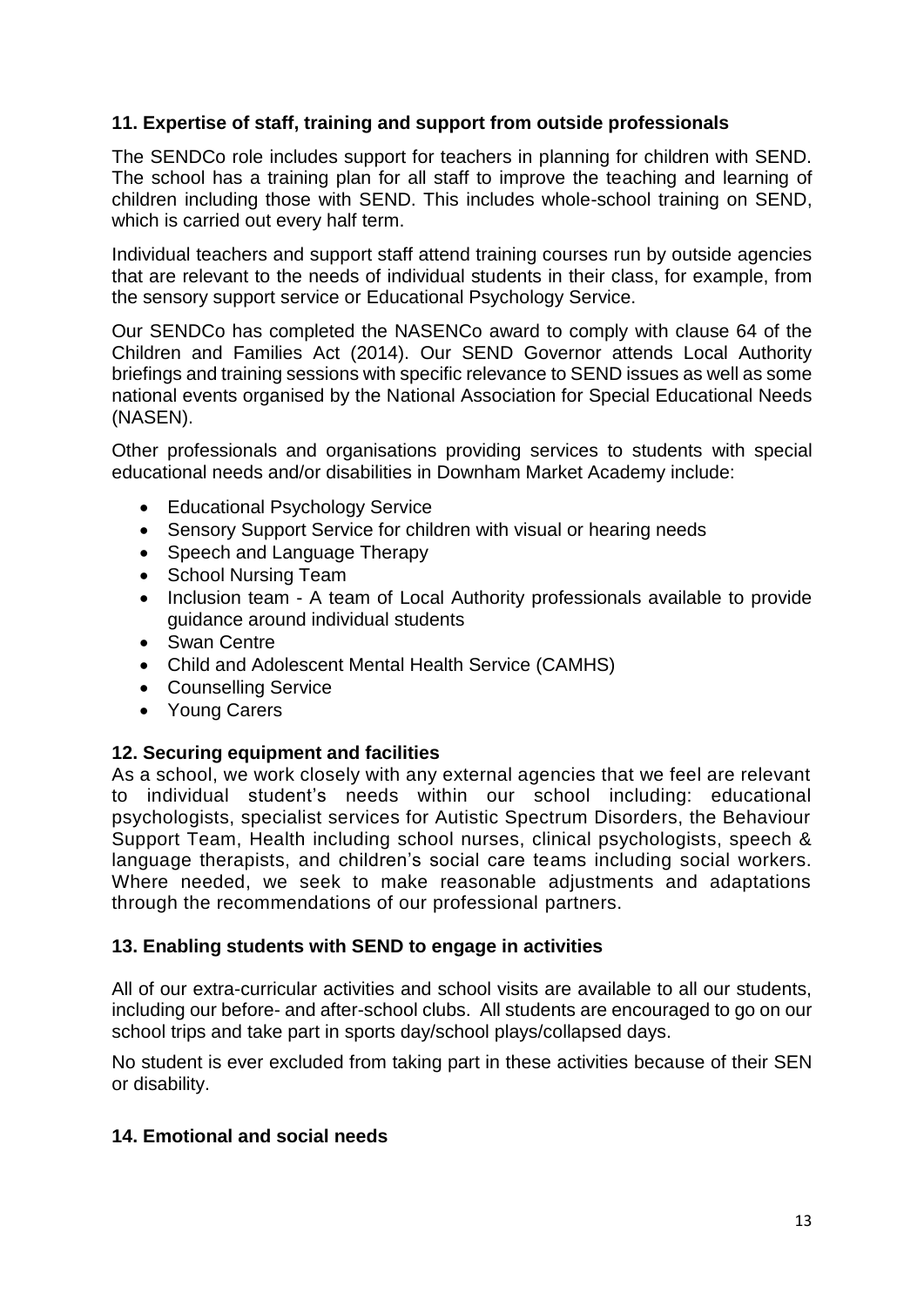Students with special educational needs and/ or disabilities may need additional support for their general well-being in school. We offer a wide variety of pastoral support for students including:

- A pastoral House system with vertical tutoring and targeted tutor time/ mentoring programme;
- An evaluated Personal, Social, Health and Economic (PSHE) curriculum which aims to provide students with the knowledge, understanding and skills they need to enhance their emotional and social knowledge and well-being (details available on the Academy website);
- Small group evidence-led interventions to support student's well-being for targeted students and groups;
- Alternative small group opportunities within the school for students who find outside class times difficult, to develop their social interaction skills;
- An inclusion area to support students with difficulties in the area of social, emotional and mental health (SEMH);
- Healthy School status, which provides evidence for the work undertaken within the school to support students' well-being and mental health;
- A Mental Health Champion (Bev Ireland, Assistant SENDCo) who signposts mental health support to students/parents/carers.

We have a zero tolerance approach to bullying (please see anti bullying policy on the Academy website).

# **15. Monitoring and evaluating effectiveness of SEND provision**

In addition to the individual cycle of action (Assess-Plan-Do-Review), SEND provision and the progress and attainment of students with special educational needs and/or disabilities is monitored and evaluated in a number of ways, including:

- Classroom observation by the senior leadership team, the SENDCo, governors and external verifiers;
- Ongoing assessment of progress made by students with SEND;
- Work sampling and scrutiny of planning to ensure effective matching of work to student need;
- Teacher meetings with the SENDCo to provide advice and guidance on meeting the needs of students with SEND;
- Student and parent feedback on the quality and effectiveness of interventions provided;
- Analysis of the attendance and behaviour records of students with SEND.

# **16. Monitoring arrangements**

This information report will be reviewed annually by the SENDCo and SEND Governor. It will also be updated if any changes are made during the year. It will be approved by the governing board.